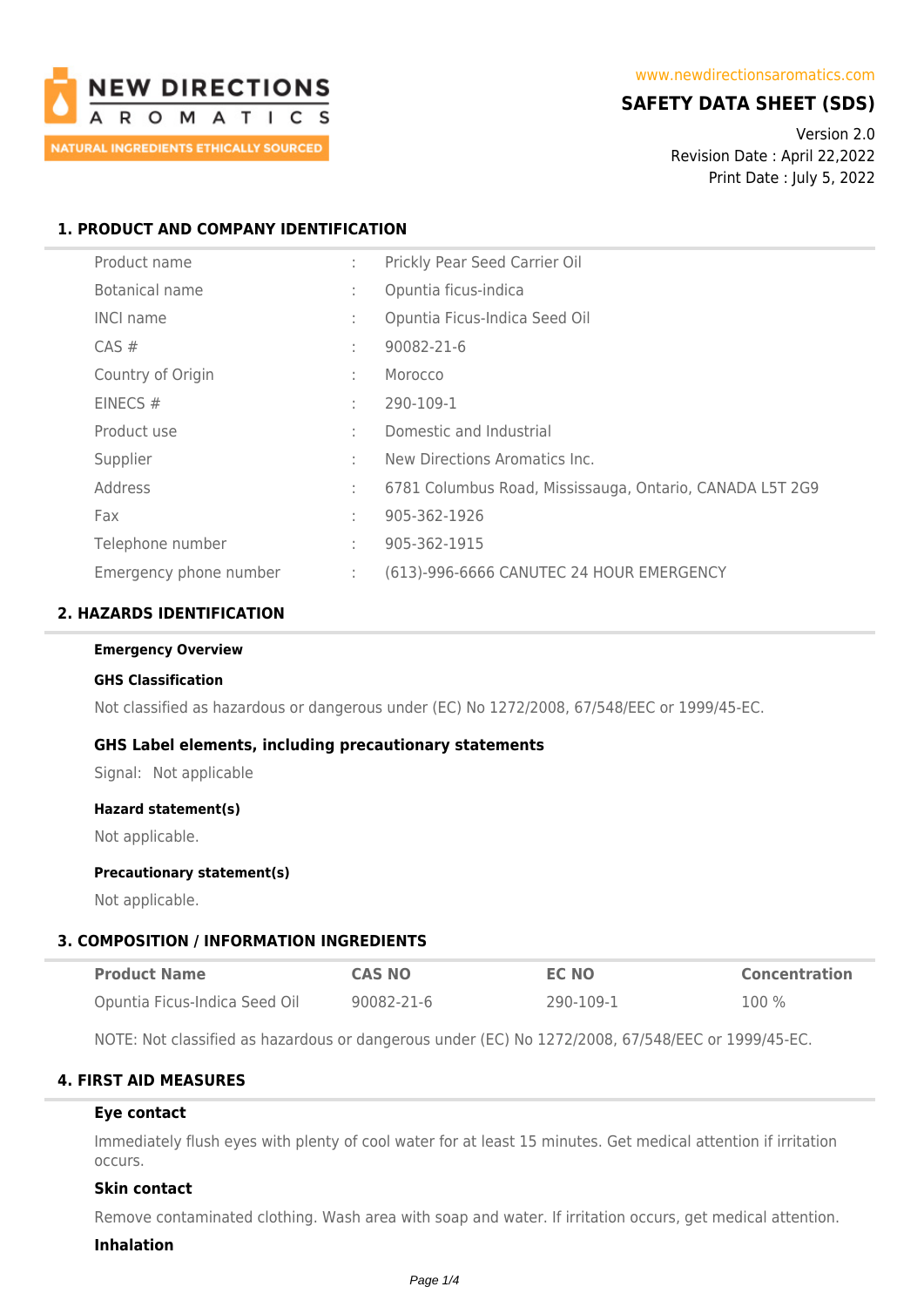If inhaled, removed to fresh air. Get medical attention if symptoms appear.

### **Ingestion**

Do not induce vomiting. Give water to slowly dilute if conscious or not showing signs of loosing consciousness. Seek medical attention or contact local poison control center.

### **5. FIRE FIGHTING MEASURES**

### **Suitable extinguishing media**

Foam. Dry Powder. Carbon dioxide.

#### **Unsuitable extinguishing media**

Water spray, water jet.

### **Special protective equipment and precautions for fire-fighters**

Wear proper protective equipment. Exercise caution when fighting any chemical fire. Use water spray or fog for cooling exposed containers.

### **Special hazards arising from the substance or its combustible products**

Hazardous decomposition products may be formed at extreme heat or if burned.

### **Resulting gases**

Carbon oxides.

### **6. ACCIDENTAL RELEASE MEASURES**

### **Personal precautions, protective equipment and emergency procedures.**

Equip clean crew with proper protection. Respiratory protection equipment may be necessary.

### **Environmental precautions**

Prevent entry to sewers and public waters. Notify authorities if product enters sewers or public waters.

### **Methods and materials for containment and cleaning up**

Clean up any spills as soon as possible, using an absorbent material to collect it. Use suitable disposal containers.

## **7. HANDLING AND STORAGE**

## **Precautions for safe handling**

No direct lighting. No smoking. Ensure prompt removal from eyes, skin and clothing. Wash hands and other exposed areas with mild soap and water before eating, drinking or smoking and when leaving work. Handle in accordance with good industrial hygiene and safety procedures.

### **Conditions for safe storage, including any incompatibilities**

Provide local exhaust or general room ventilation to minimize dust and/or vapour concentrations. Keep container closed when not in use. Store in stainless steel drums or amber glass. Epoxy phenolic lined stainless steel drum may be used for short term storage.

## **8. EXPOSURE CONTROLS AND PERSONAL PROTECTION**

#### **Eyes**

Use tightly sealed goggles.

### **Skin**

If skin contact or contamination of clothing is likely, protective clothing should be worn. Use protective gloves.

### **Respiratory**

In case of insufficient ventilation, wear suitable respiratory equipment.

### **9. PHYSICAL AND CHEMICAL PROPERTIES**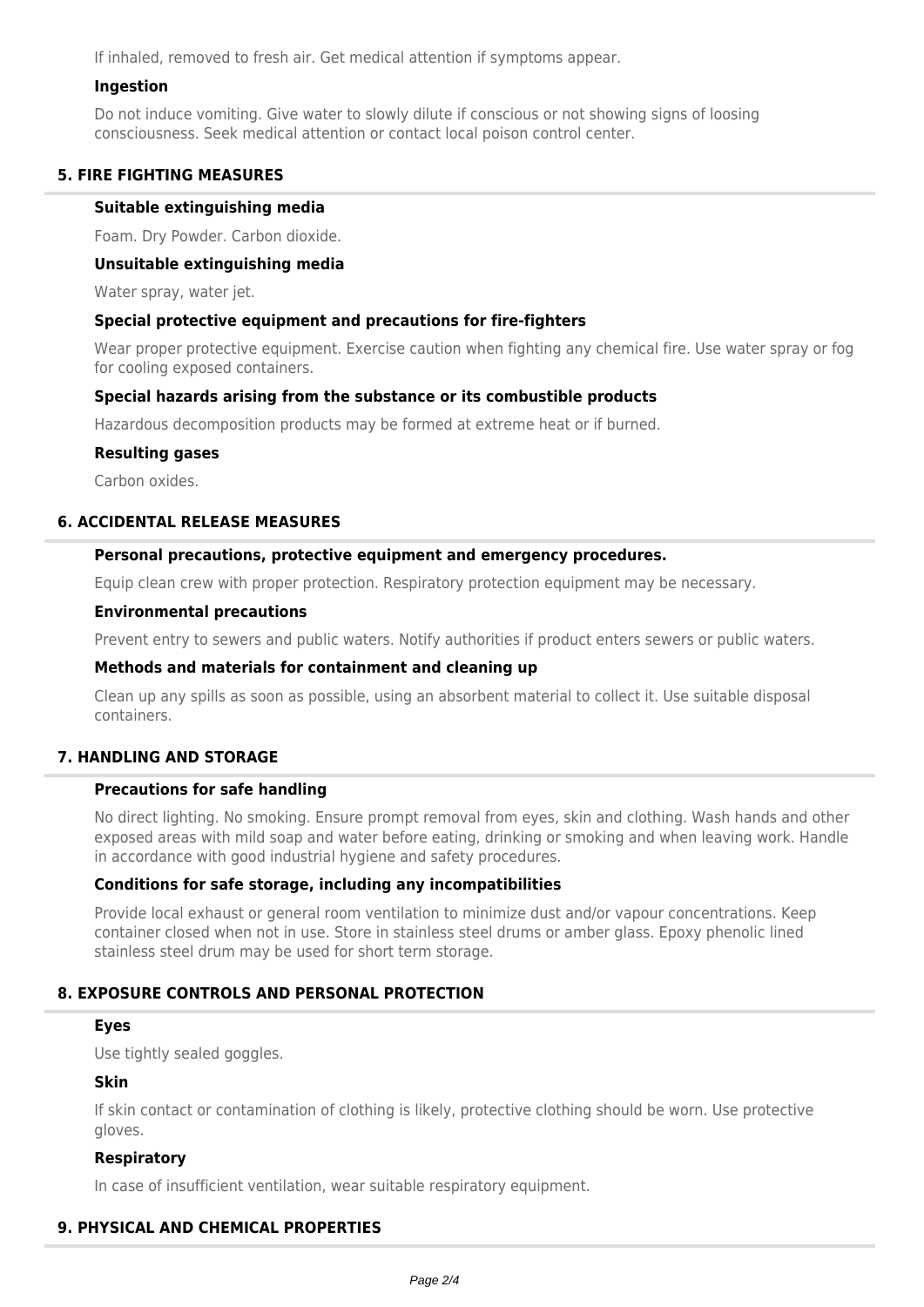| Appearance       | : Yellow to green liquid.                        |
|------------------|--------------------------------------------------|
| Odor             | Characteristic.                                  |
| Flash point      | $>200^{\circ}$ C                                 |
| Relative density | 0.900-0.920 @ 20°C                               |
| Solubility (ies) | Soluble in alcohol and oils. Insoluble in water. |
| Refractive index | $1.472 - 1.477$ @ 25 °C                          |

# **10. STABILITY AND REACTIVITY**

### **Reactivity**

This material presents no significant reactivity hazard.

### **Chemical stability**

Chemically stable.

### **Possibility of hazardous reactions**

Hazardous polymerization will not occur.

### **Conditions to avoid**

Avoid sparks, flame and other heat sources.

### **Incompatible materials**

Strong oxidizing agents.

## **Hazardous decomposition products**

Carbon Oxides.

# **11. TOXICOLOGICAL INFORMATION**

# **Skin contact**

Non-irritating.

## **Eye contact**

Non-irritating.

### **Ingestion**

Low order toxicity causing irritation of the stomach and intestines which results in nausea and vomiting

## **12. ECOLOGICAL INFORMATION**

### **Ecotoxicity**

Avoid any pollution of ground, surface or underground water.

### **Persistence and degradability**

Low persistence and readily biodegradability

### **Bio - accumulative potential**

Not available.

### **Mobility in soil**

Low mobility in the soil.

### **Other adverse effects**

Not available.

# **13. DISPOSAL CONSIDERATION**

Dispose of product in accordance with local, state or provincial and federal regulations. Check with local municipal authority to ensure compliance.